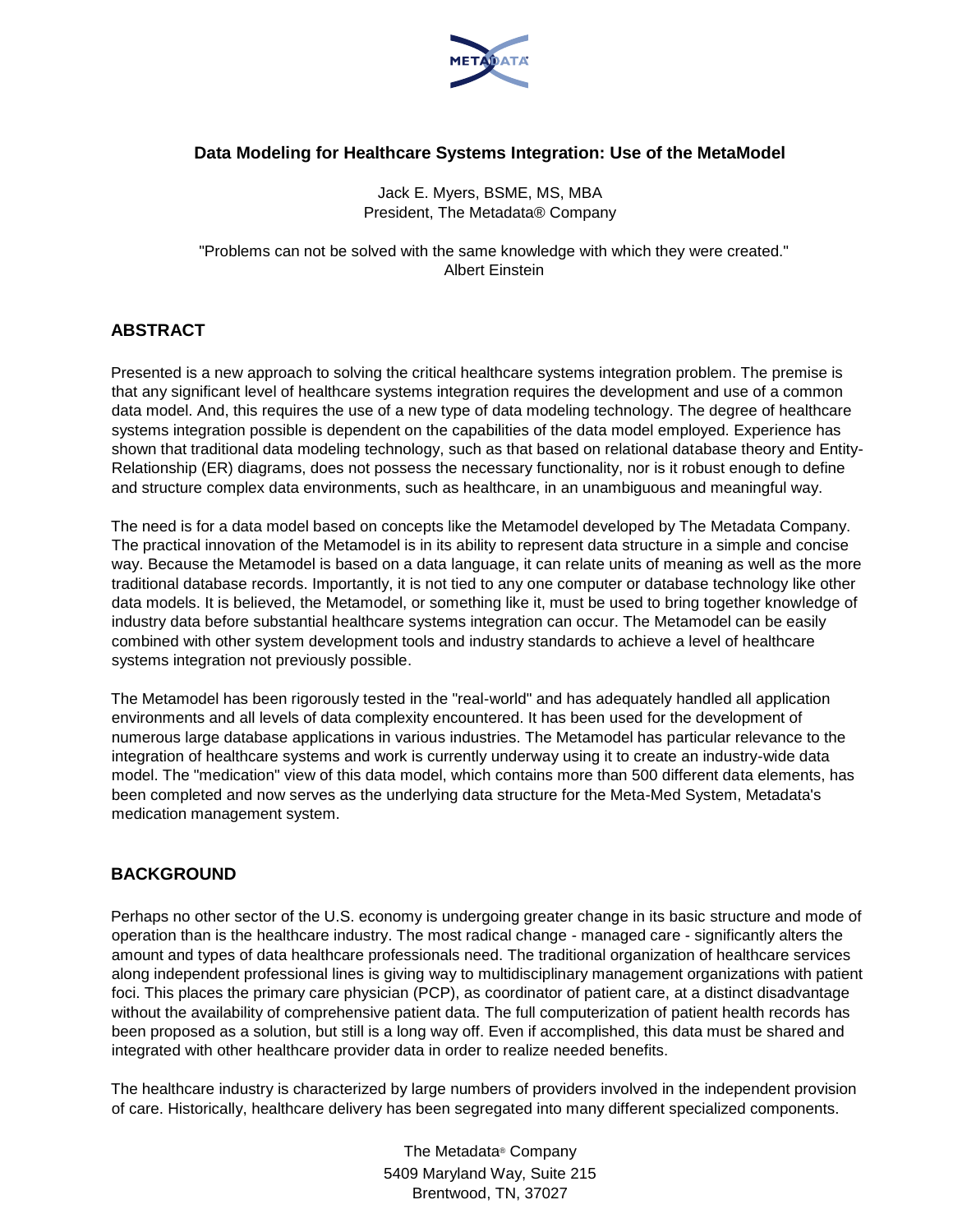

Although linked in an intricate network of relationships, most healthcare services are rendered in a vacuum. The industry largely ignores the close, natural interrelationships that exist between specialty areas and focuses on the individual treatment of disease, rather than overall patient health. Moreover, the fragmentation of services and healthcare systems has helped to polarize individual providers against managed care objectives and hindered the quality of care through uncoordinated treatment.

## **NEED**

It is generally agreed that the development and use of integrated healthcare systems are becoming an absolute necessity to support the delivery of low cost, high-quality care. To achieve this goal, however, requires cooperation and coordination not previously experienced. Providers have generally maintained their own independent data and the incompatibility of healthcare systems largely prohibits its cross-institutional use. There currently is nothing that ties healthcare data together in a coherent and uniform way, which is expensive, redundant and insufficient.

The need for healthcare systems integration is multidimensional and is being driven by a number of medical, technical, organizational and political factors. Benefits resulting from an integrated healthcare environment are numerous and substantial. Integrated data can greatly assist the various caregivers in making correct assessments and administering the proper treatments, as well as facilitating the optimization of operations across the enterprise. The collaboration and widespread sharing of data can help identify and pursue opportunities for improving outcomes and lowering costs. There is little question that the answer to many of today's global healthcare delivery problems lies in the integration of data generated by the various medical services. Integrated data is quickly becoming the desired characteristic of new and replacement healthcare systems.

Healthcare systems integration must occur in several different ways: at the provider, patient, software, computer and data levels. Users must not only share systems, but interact with each other in a seamless way based on business, political and procedural considerations. Computer software developers must not only cooperate but share a common data model and design products that can interact with each other. Computer integration is continuously being addressed by the computer industry, however, the use of different operating systems, i.e., MVS, UNIX, Pick, MS-DOS, Microsoft Windows, OS/2, etc., still impedes progress. Data integration is fundamental and a necessary prerequisite to systems integration. It requires the development of a healthcare data model that can serve as the basis for meaningful development.

# **APPROACH**

There are important reasons why existing healthcare systems are not integrated. Those that have tried know how hard it is. A certain critical mass of complexity is always reached beyond which it is virtually impossible to achieve full systems integration. To attack the total healthcare systems integration problem all at once is virtually impossible and to do so in an incremental way requires the use of software development tools not previously available. No one person, or group of people, is capable of defining and building a totally integrated healthcare system with all of the required functionality -- at least not by using traditional technology. This means that if healthcare is to be integrated, it must happen in some new and different way.

A major problem has been one of approach. Just following the path toward industry standards, i.e., ASCX12, NCPDP, HL7, ASTM, etc., is not the answer. Hundreds of healthcare standards have been established, yet no significant level of system integration has taken place. Existing standards are fragmented, primarily addressing the electronic interchange of data within very narrow areas of use. They are more directed at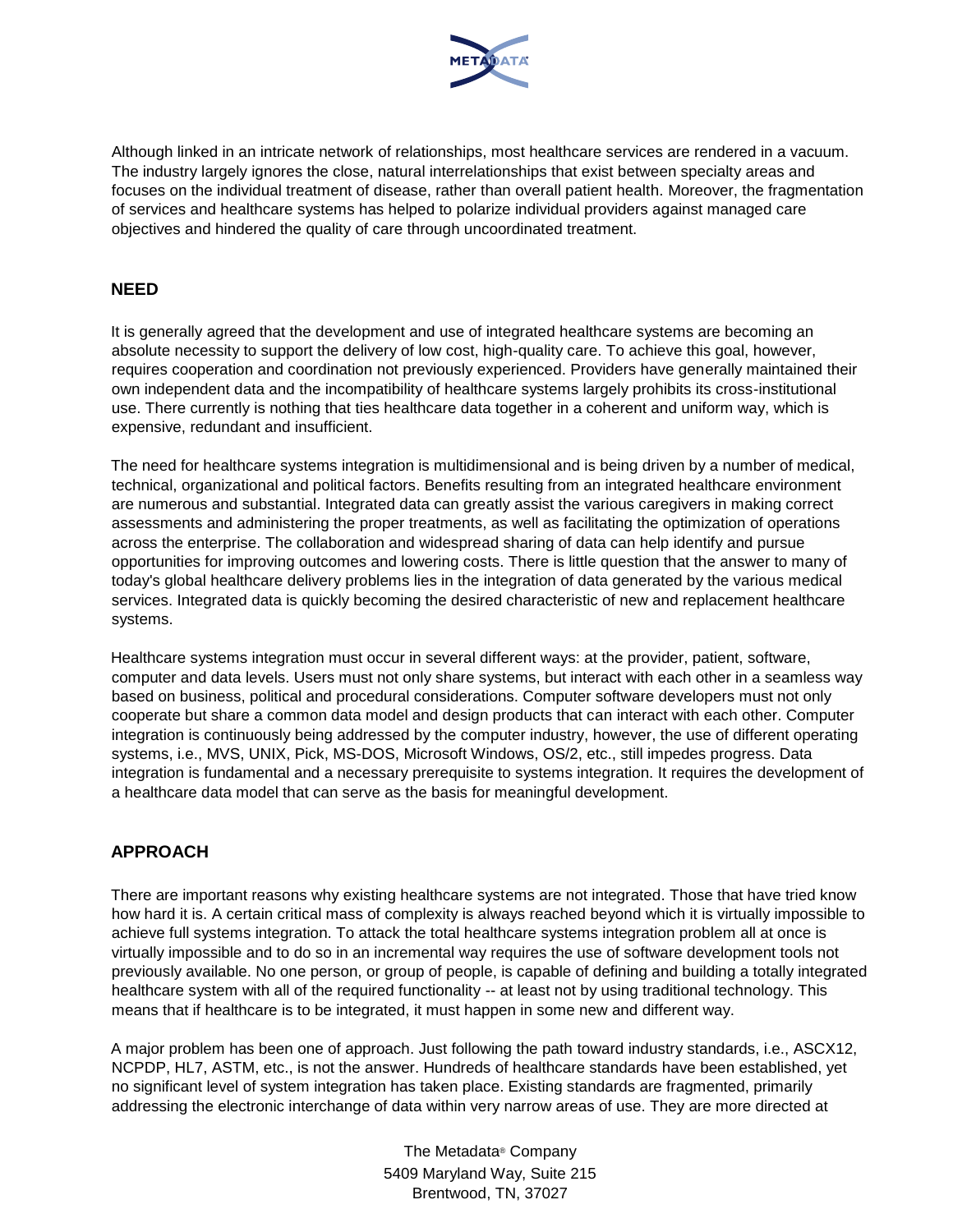

establishing systems interfaces than systems integration. This is a situation precariously dependent on the adherence to common and constant industry standards, something no industry has ever achieved. Until standards address the underlying structure of healthcare data in a common and unified way, they will remain largely ineffective.

A new approach to healthcare systems development should be taken in the future. Healthcare systems are not currently designed using common data modeling constructs resulting in different database designs; there is a different database design for each application. The desired approach utilizes a language-based data model with a finite set of data relations, like the Metamodel. This results in one conceptual database design that can be shared by all systems. Databases structured in this way are more "intelligent, and can share processing routines and automatically maintain data integrity. Importantly, they eliminate the need for independent database design and greatly reduce the data administration effort.

Communication between people using databases is not the same as communication among people, which is adequately handled by natural language and mathematics. Nor is it the same as communication between people and computers, which is adequately handled by computer programming language. It requires a very different type of language, one that addresses data meaning using functional data classification and a finite number of relations. Without the use of a data language, comprehensive person to person communication via databases is extremely limited and true system integration is virtually impossible.

# **DATA MODEL**

The data model is what ties human thinking with computer processing. It provides a blueprint for database and application system design. The data model is where the various data, data relationships, rules, domains, etc., are described. Importantly, it is where the meta-data, or data about data, resides. Other related activities like establishing standards and naming conventions become hopeless tasks without an adequate data model to use as the common frame of reference.

Data models must address three distinct orders, or levels, of data structure: conceptual, logical and physical. The same conceptual data structure can be implemented using different logical data structures and the same logical data structure can be implemented using different physical data structures. A data model of sufficient functionality must be used to tie together the different data structures so that meaning is not lost as translation takes place between them.

The solution is not a set of relational database tables or Object Oriented (OO) Objects, or an ER diagram. Relational database tables are based on logical and physical data structures, not data meaning. They are formulated using dauntingly complex, open-ended normalization rules that are grossly inadequate for semantic representation. OO Objects are based on logical and physical data structures and primarily exist for OO language programming, not human communication, purposes. ER diagrams cannot adequately show the relations between attributes, mix levels of abstraction and are semantically ambiguous. None of the above technologies adequately address data meaning and structure.

People are only concerned with conceptual and logical data structure. How data is physically structured is of no concern. Computer systems, on the other hand, are only concerned with logical and physical data structure. Logical data structure is held in common and forms the nexus between human thinking and computer technology. This means that the Metamodel, which can impose the conceptual data structure on the logical data structure, should be used. With very few exceptions, healthcare systems have been developed with only logical and physical structures in mind; they are computer- not people-oriented.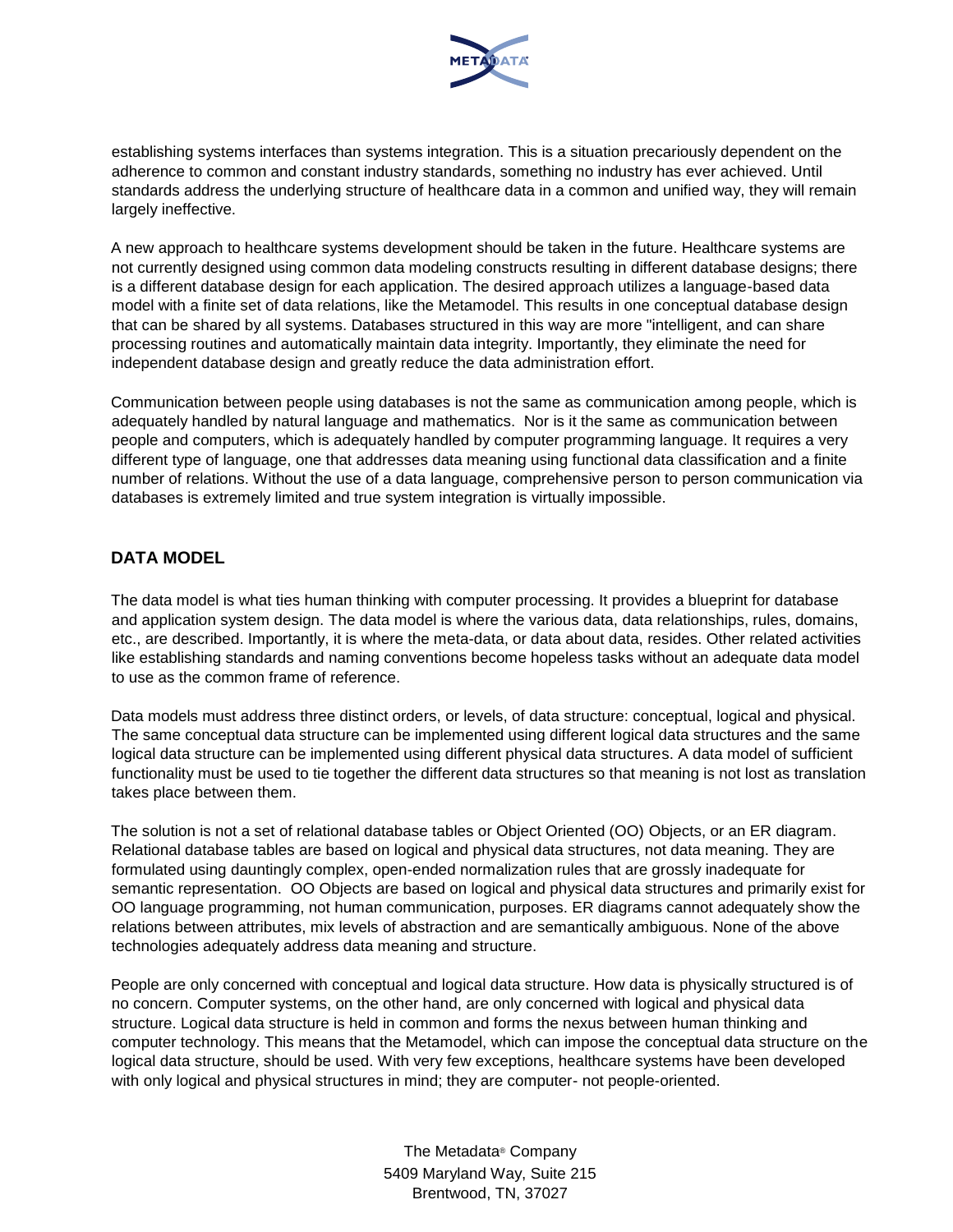

# **CONCEPTUAL DATA STRUCTURES**

Conceptual data structure, as an integral component of communication among people, focuses on and involves the use of language. Common languages, such as, natural language (English), mathematics and computer programming language, have proven to be grossly inadequate for this purpose. English is far too complex and imprecise to be used as the basis of data structure. Mathematics addresses only a small class of automated data and is not easily used for the vast majority of human communication. Computer programming languages are typically a hybrid creation of natural language and mathematics, with some added logical and physical components of data structure.

# **LOGICAL DATA STRUCTURES**

Logical data structure is concerned with how the relationships between data are maintained during computer processing. A number of different logical data structures have been used over the years by the various database management systems (DBMS's). All DBMS's, except the Metadata® - UDBMS, implement logical data structure at the record, not attribute, level. The three logical data structures in common use can be characterized as; flat, hierarchical and network. Relational DBMS's use a version of the flat record structure; most semantic and object-oriented DBMS's use a hierarchical record structure; and the CODASYL Standard DBMS's use a network record structure.

# **PHYSICAL DATA STRUCTURES**

Physical data structure is concerned with how data records are physically organized on the various computer storage media. The same logical data structure may be organized in a number of different physical ways depending on the volume of data, access requirements, storage media and vendor products involved. Commonly used physical data structures include: unit-record (card), sequential (tape), indexed and direct. Most database records are now stored using some type of indexing scheme.

# **METAMODEL**

The Metamodel was developed in response to the need for a new, more pragmatic approach to database system development, one based on a unified data structure. Principles of the Metamodel were taken from English, mathematics, general semantics and computer programming language. The concepts of partsofspeech and grammar were taken from natural language; the use of logical and boolean operators were taken from mathematics; the "structural differential" and non-Aristotelian approach were taken from generalsemantics. In addition, the needs for data typing, domain specification and integrity maintenance, were taken from computer programming language. The Metamodel is an amalgam of language capabilities selected specifically for data modeling use.

The Metamodel addresses three interdependent components of conceptual structure: identification, classification and relationship.

### **Data Identification**

Data identification is the representation of individual units of meaning -- data elements. The modeling of units of meaning (data elements) instead of units of notation is a key feature of the Metamodel. It is what distinguishes the conceptual data structure from the logical and physical data structures.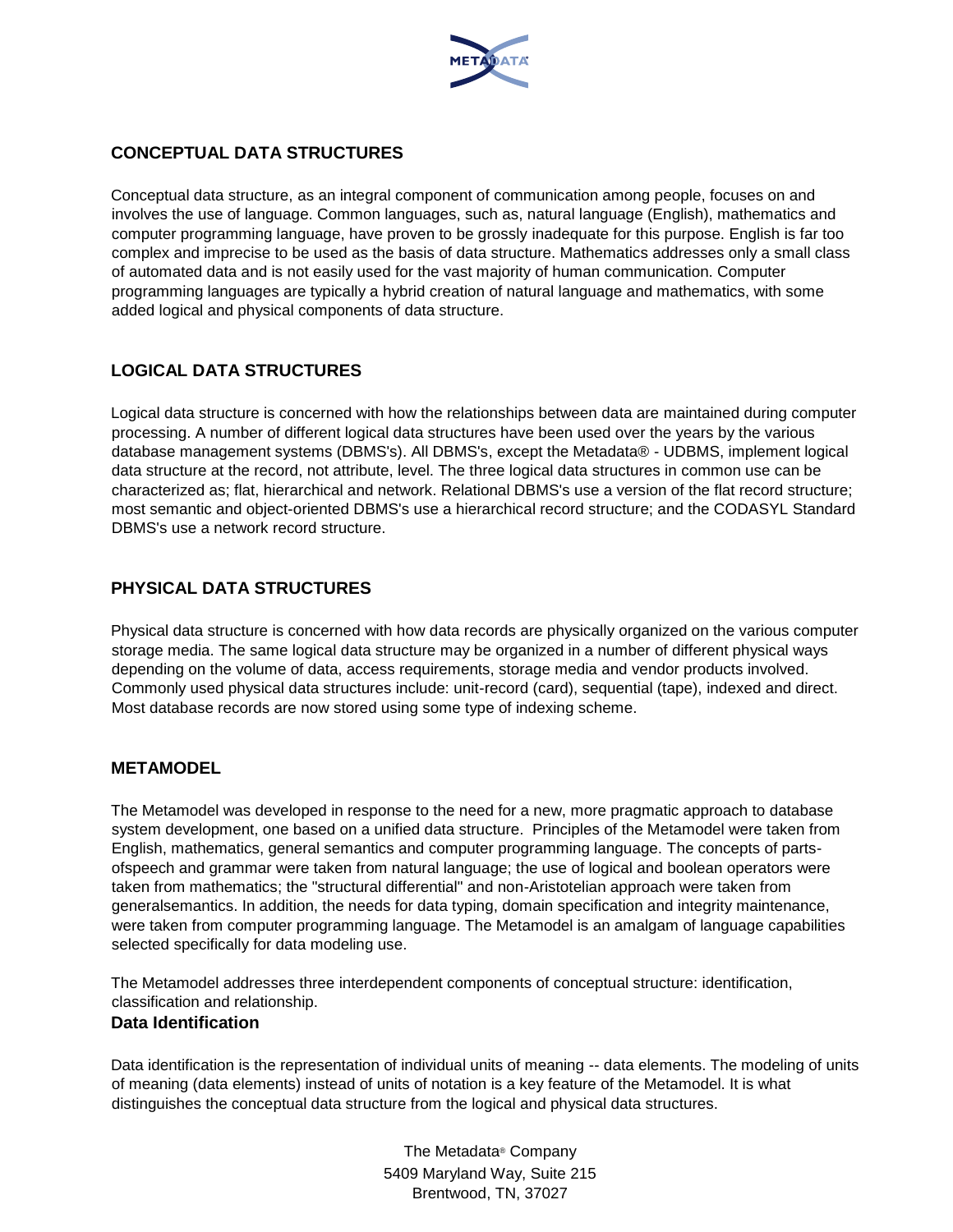

## **Data Element**

Each data element is assigned a non-significant data element number (DEN) for notational purposes. The meaning designated by the DEN is described using English, mathematics and/or computer language terms. Any number of different names may be associated with a DEN, both for human and computer use. Importantly, these names do not have to conform to any format, or be unique, freeing the Metamodel from dependence on naming conventions. In addition, the various notational schemes and domain rules associated with the data are identified using non-significant data element version numbers.

In Figure 1, the meaning designated by data element number, "0003", is shown along with the various names ("date", "REF\_DATE", etc.) used when referring to it. Also shown, are the different data element versions that identify the different data domain(s) and forms of notation used for recording data. Data element versions share the same meaning.

| <b>DEN</b><br>0003 |                               | <b>Description</b><br>"A given point in time as identified by a calendar day." |  |  |  |  |  |  |  |
|--------------------|-------------------------------|--------------------------------------------------------------------------------|--|--|--|--|--|--|--|
| <b>Names</b>       |                               | "Date" "Refill Date" "Claim Date" "Test Date" "Ref Date"                       |  |  |  |  |  |  |  |
| <b>Versions</b>    |                               | <b>Format</b>                                                                  |  |  |  |  |  |  |  |
|                    | 1                             | "6-1-91"                                                                       |  |  |  |  |  |  |  |
|                    | 2                             | "June 1, 1991"                                                                 |  |  |  |  |  |  |  |
|                    | 3                             | "01/06/91"                                                                     |  |  |  |  |  |  |  |
|                    |                               |                                                                                |  |  |  |  |  |  |  |
|                    | Figura 1 Evample Data Flamont |                                                                                |  |  |  |  |  |  |  |

Figure 1 - Example Data Element

# **DATA CLASSIFICATION**

Data classification is as fundamental to data modeling as word classification (nouns, verbs, etc.) is to natural language. Far too many data relationships exist to treat them on an individual basis. Without data classification, intelligent communication is all but impossible. Placing data into functional categories grossly reduces semantic complexity and improves the conveyance of meaning. The Metamodel uses three broad functional classes to classify all data elements: identifiers, modifiers and descriptors. The same data element can function in any class.

Identifier (I)

Identifiers serve as the primary identification terms, or keys, necessary to uniquely identify things and events, or classes of them. They symbolically represent things and events (entities) and provide for the necessary identification of conceptual objects. Importantly, identifiers provide the skeletal structure upon which all other types of data depends. They also provide a means for explicitly defining the relationships between things and events (entities), which enables data sharing among users. Typical identifiers include: patient, account, part and purchase order numbers.

Modifier (M)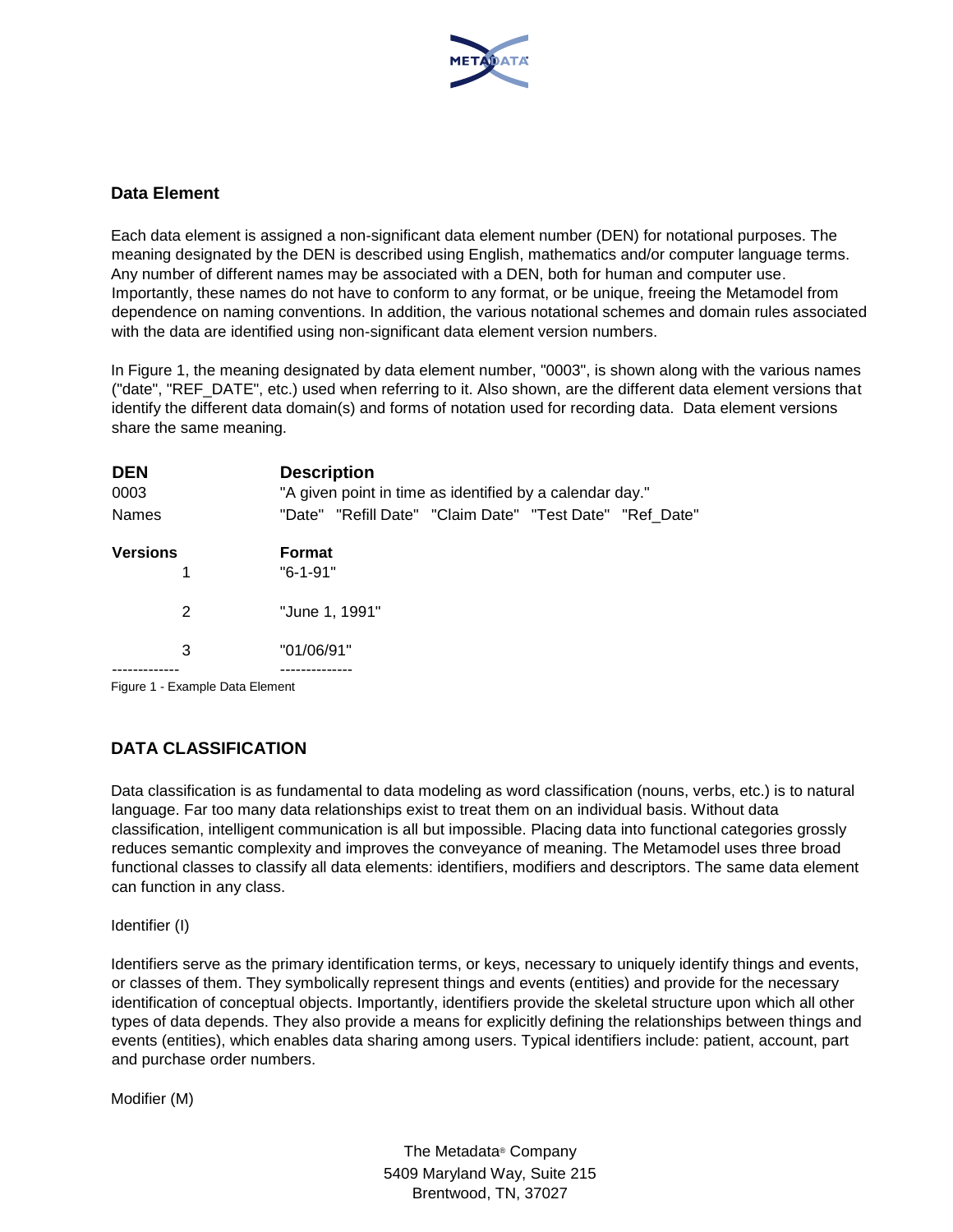

Modifiers serve as sub-entity identifiers and expand upon or refine primary identification (identifiers). As variant forms of identification, they cannot stand alone. Modifiers must be used in conjunction with identifiers to form fully qualified identification terms. They primarily are used to identify such things as: time, occurrence, use, type, sequence, etc. Modifiers have a unique data element value for each variation of the identifier addressed and can exist with one-to-one (1:1) or one-to-many (1:m) cardinality. Typical modifiers include: dates, type codes, serial numbers and revisions.

#### Descriptor (D)

Descriptors are non-identification data elements used to characterize entities and relationships of them. There are no logical dependencies between descriptors and they can only exist when associated with an identifier or identifier-modifier combination. Descriptors comprise the majority of all data elements and frequently are textual or codified data element values -- data that must be further interpreted by the user to have meaning. Some descriptors are numbers capable of being mathematically manipulated, while others are numerals that do not follow strict mathematical rules. Typical descriptors include: dates, names, descriptions, codes, numeric values and images.

#### Data Relationship

In order to integrate healthcare data, there must be a known, fixed schema with a finite number of data relations, as is required of any closed relationship system. Of existing data models, only the Metamodel is structured in such a way that multiple data elements can be combined to precisely express higher-level meaning. For example, the meaning designated by a data element number used as a D or M, is intertwined with that of the data element number(s) used as an I or IM to which it is related. As such, data relations represent a connection, or affiliation, of established meanings. A considerable amount of meaning can be represented in this way, in fact only in this way. Business and processing rules, such as, cardinality, occurrence, etc., can be associated with each data relation.

Data relations are established by first isolating the primary identification term for each entity and then relating all the other data elements that further identify/characterize the entity. They are autonomous and stand alone as individual statements of meaning. This allows different people with different knowledge and at different times and places to independently contribute to a common data model. The constructs of the Metamodel automatically integrate the results of independent actions into a seamless semantic network. As more and more data relations are established involving multiple entities, ever larger data structures are created. The end result is a meaningful model of all healthcare data within the enterprise/industry.

### Logical Operators

Use of logical operators allows data element dependencies to be expressed in precise terms, replacing the ambiguous use of "verbs". The Metamodel symbolizes the relationship between entities using the "=" (equal), ">" (greater than) and "<" (less than) logical operators. Any number of different words may be used, however, when referring to the use of logical operators. Importantly, there are no additional data relationships created by the use of these words, as with other data models. Figure 2 shows how logical operators might be referred to in a data relation.

| "—"           | "、"     | " سے "     |
|---------------|---------|------------|
| also known as | owns    | belongs to |
| analogous to  | manages | managed by |
| equivalent to | uses    | used by    |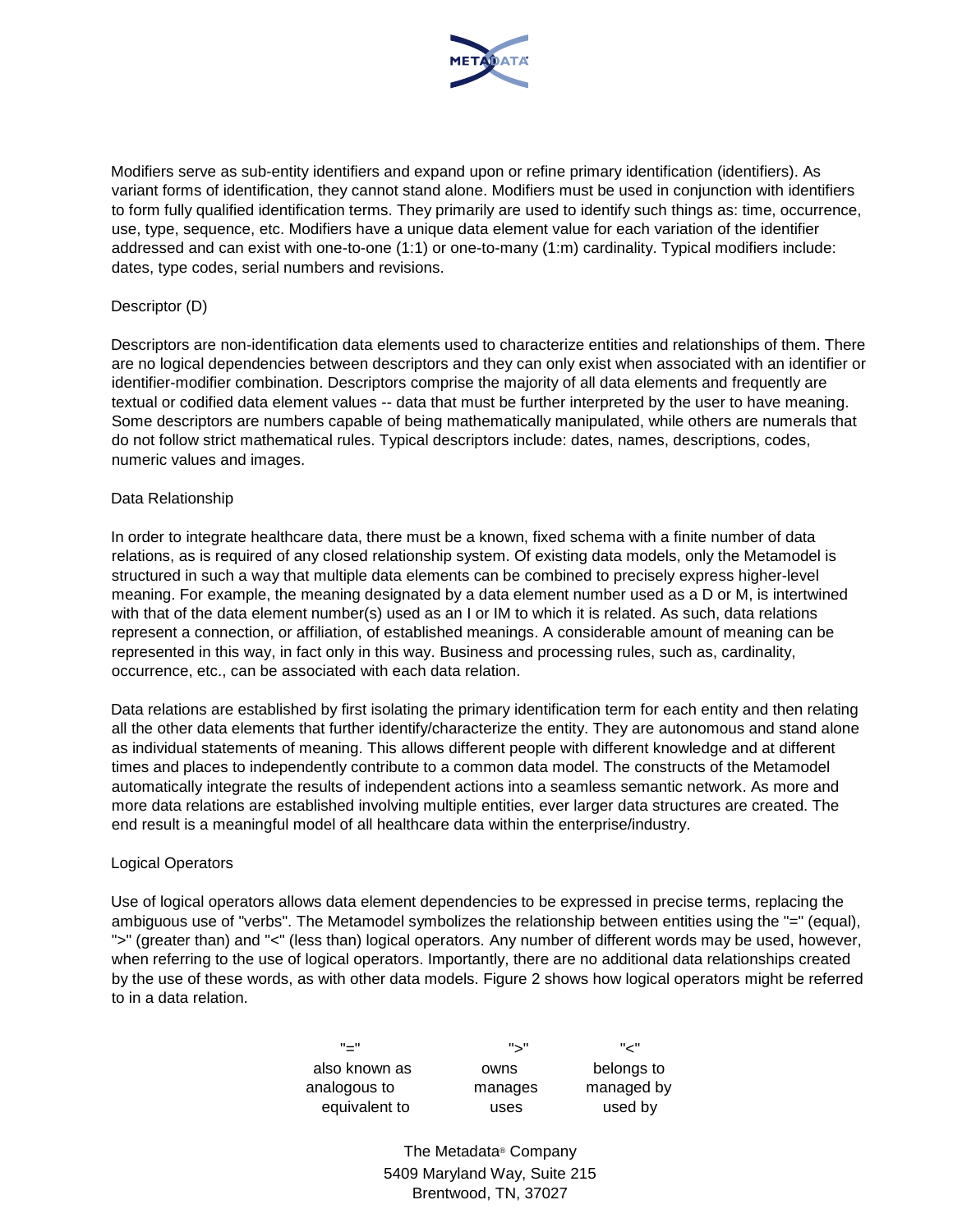

the same as contains goes into

Figure 2 - Example Logical Operators

There are two basic types of data relations, simplex and complex. Simplex data relations are composed of data elements pertaining to one entity -- only one identifier.There are only 4 such data relations; I, ID, IM and IMD. There may be any number of ID, IM and IMD data relations associated with any one I. For example, the meaning represented by the IMD data relation involves three data elements. The D has meaning as it applies to the meaning of the IM and the M has meaning as it applies to the meaning of the I.

Complex data relations result from the interdependency of two different entities or occurrence of the same entity. One identifier represents the primary entity, or subject, and the other represents the related entity, or direct object of the relationship. It is possible to have 5 different data elements along with the logical operator participating in one data relation. This creates a semantically rich data model capable of representing considerable knowledge. Because the Metamodel uses only 3 functional categories of data (I, M, and D) and 3 logical operators  $(=, >, <)$ , they can be structured in a finite number of ways  $-$  28 in the case of the Metamodel. All data relations used by the Metamodel are shown in Figure 3. As shown, 12 of the data relations have logical opposites. For example, the opposite of I1M1>I2 is I2<I1M1.

|                           | <b>Opposite Opposite Data</b>                  |                                          |    |                 |  |  |
|---------------------------|------------------------------------------------|------------------------------------------|----|-----------------|--|--|
|                           | Relation<br><b>Number Data Relation Number</b> |                                          |    |                 |  |  |
| Simplex Data<br>Relations | 1<br>$\overline{\mathbf{c}}$                   | L<br>ID                                  |    |                 |  |  |
|                           | 3                                              | IM                                       |    |                 |  |  |
|                           | 4                                              | <b>IMD</b>                               |    |                 |  |  |
|                           |                                                |                                          |    |                 |  |  |
|                           | 5                                              | IM <sub>1</sub>                          | 27 | I > IM          |  |  |
|                           | 6                                              | IM < 1D                                  |    |                 |  |  |
|                           | 7                                              | IM < IM                                  | 15 | IM>IM           |  |  |
|                           | 8                                              | IM <imd< td=""><td></td><td></td></imd<> |    |                 |  |  |
|                           | 9                                              | $IM=I$                                   | 23 | $I=IM$          |  |  |
|                           | 10                                             | $IM = ID$                                |    |                 |  |  |
|                           | 11                                             | $IM=IM$                                  | 11 | $IM=IM$         |  |  |
|                           | 12                                             | IM=IMD                                   |    |                 |  |  |
|                           | 13                                             | IM>1                                     | 19 | I < I M         |  |  |
|                           | 14                                             | IM>ID                                    |    |                 |  |  |
|                           | 15                                             | IM>IM                                    | 7  | IM < IM         |  |  |
| Complex Data              | 16                                             | IM>IMD                                   |    |                 |  |  |
| Relations                 | 17<br>18                                       | < <br>I < I D                            | 25 | $\vert > \vert$ |  |  |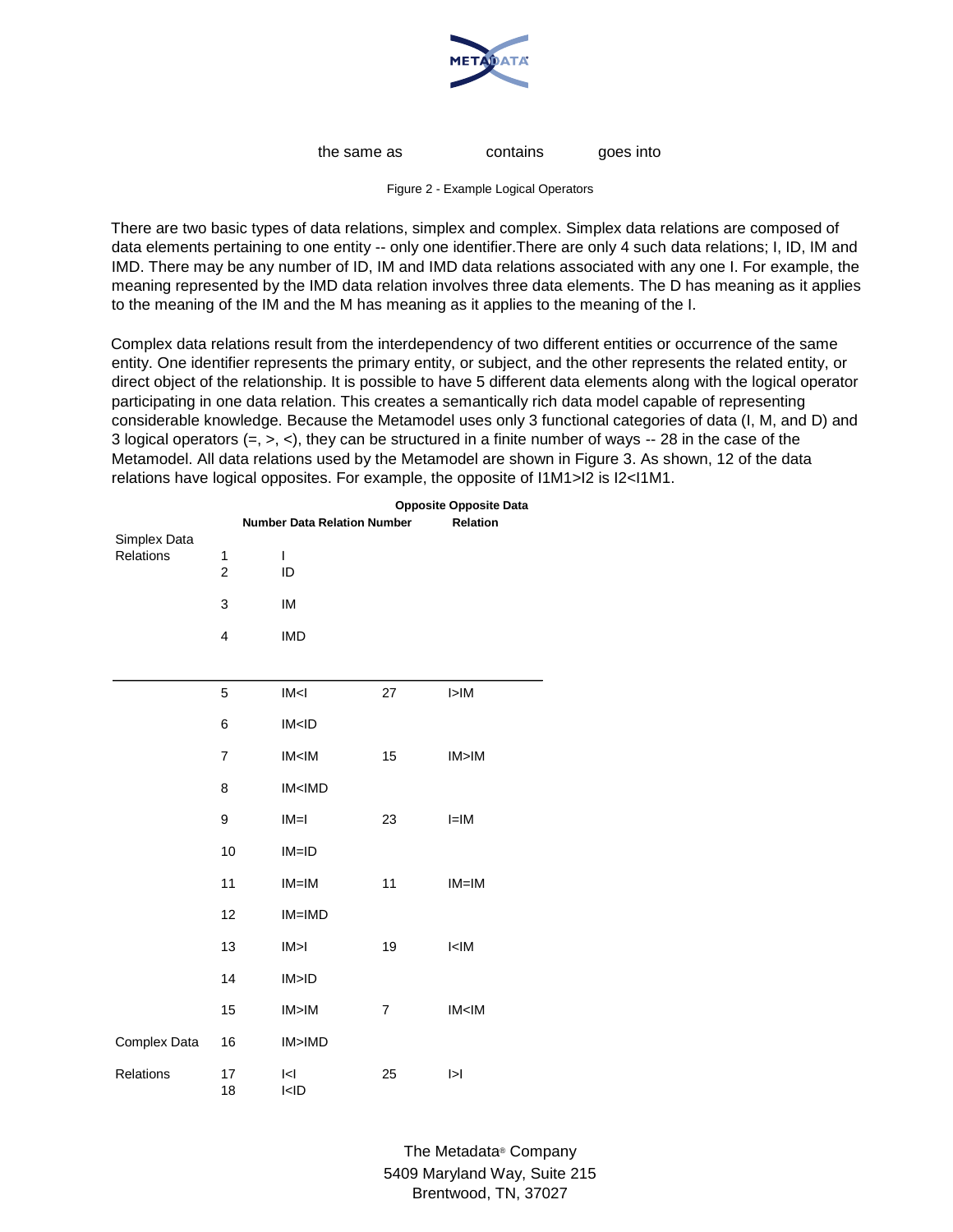

| 19 | I < I M         | 13 | IM>1            |
|----|-----------------|----|-----------------|
| 20 | I < IMD         |    |                 |
| 21 | $=$             | 21 | $=$             |
| 22 | $I = ID$        |    |                 |
| 23 | $I=IM$          | 9  | $IM=I$          |
| 24 | $I=IMD$         |    |                 |
| 25 | $\vert > \vert$ | 17 | $\leq$          |
| 26 | I>ID            |    |                 |
| 27 | I>IM            | 5  | IM <sub>1</sub> |
| 28 | I>IMD           |    |                 |
|    |                 |    |                 |

Figure 3 - Example Data Element

# **EXAMPLE DATA MODEL**

Figure 4 shows a hypothetical healthcare data model. Although limited in scope, it demonstrates how 5 different healthcare systems might share in the use and/or creation of the same data relations. Shown are 21 different data elements that are used by 41 different data relations and associated with 6 different entities. In reality, there may be hundreds of different data elements associated with each entity, and hundreds of different entities. As new healthcare systems are developed/analyzed, any new data elements and data relations are identified and added to those shown. The data model can grow incrementally as required without first having to know the total data environment.

|            |                 |      |                                  | <b>SYSTEM</b> |         |             |  |                    |  |  |
|------------|-----------------|------|----------------------------------|---------------|---------|-------------|--|--------------------|--|--|
|            | <b>DATA REL</b> |      | <b>DEN DATA ELEMENT NAME</b>     | $\mathbf{1}$  |         | $2 \t3 \t4$ |  | -5                 |  |  |
| Entity (1) | L<br>ID         | 0001 | <b>MEMBER ID</b><br>0002 ADDRESS | $\star$       |         |             |  | $\star$<br>$\star$ |  |  |
|            | ID              |      | 0017 COB IND                     |               | $\star$ |             |  | $\star$            |  |  |
|            | ID              |      | 0006 GENDER CD                   | ÷             |         |             |  |                    |  |  |
|            | ID              |      | 0009 MEMBER NAME                 |               |         |             |  |                    |  |  |
|            | ID              |      | 0019 BIRTHDATE                   |               |         |             |  |                    |  |  |
|            | IM              |      | 0003 DATE                        | $\star$       |         |             |  |                    |  |  |
|            | <b>IMD</b>      |      | 0004 BLOOD PRESSURE              | $\star$       |         |             |  |                    |  |  |
|            | <b>IMD</b>      |      | 0007 WEIGHT                      | $\star$       |         |             |  |                    |  |  |
|            | IM              |      | 0011 EFFECTIVITY                 |               |         |             |  |                    |  |  |
|            | IM <sub>1</sub> |      | 0005 PROVIDER ID                 |               |         |             |  |                    |  |  |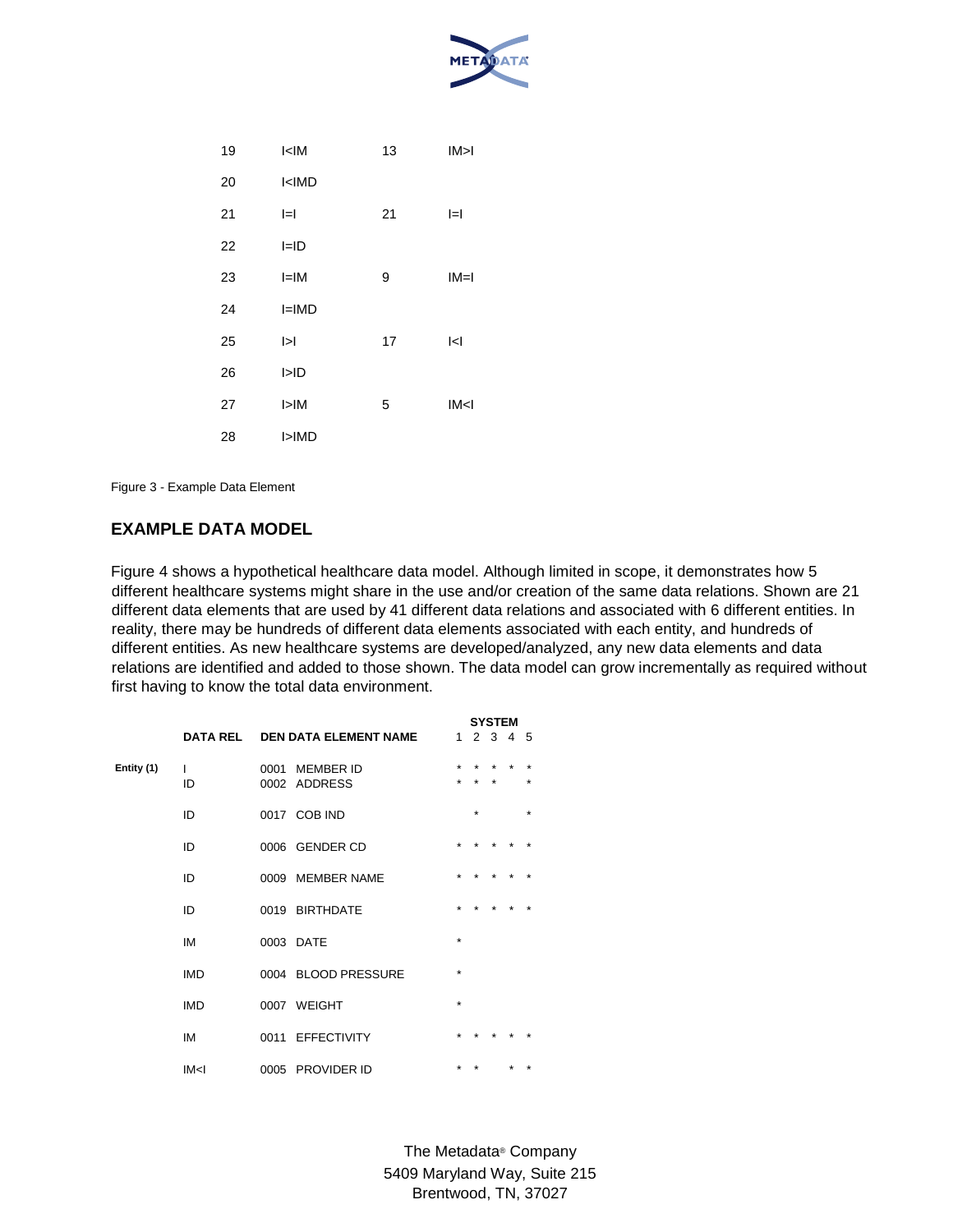

|            | IM <sub>1</sub>            |              | 0008 HEALTH PLAN ID                        |         |         |  |
|------------|----------------------------|--------------|--------------------------------------------|---------|---------|--|
|            | $=$                        |              | 0012 SUBSCRIBER ID                         | $\star$ |         |  |
|            | l=IM                       |              | 0013 RELATION CD                           |         |         |  |
|            | $\mathsf{I}$               |              | 0014 RX NO                                 |         |         |  |
|            | $\mathsf{I}$               | 0021         | <b>CLAIM NO</b>                            | $\star$ |         |  |
| Entity (2) | L<br>$\blacktriangleright$ | 0005<br>0001 | PROVIDER ID<br><b>MEMBER ID</b>            |         |         |  |
|            | I>IM                       | 0011         | <b>EFFECTIVITY</b>                         |         |         |  |
|            | $\vert > \vert$            |              | 0014 RX NO                                 | $\star$ |         |  |
|            | $\mathsf{I}$               | 0021         | <b>CLAIM NO</b>                            |         |         |  |
| Entity (3) | L<br>ID                    | 0008<br>0010 | <b>HEALTH PLAN ID</b><br><b>CO-PAY AMT</b> |         |         |  |
|            | $\mathsf{I}$               | 0001         | <b>MEMBER ID</b>                           |         |         |  |
|            | I>IM                       | 0011         | <b>EFFECTIVITY</b>                         |         |         |  |
| Entity (4) | T                          |              | 0012 SUBSCRIBER ID                         |         |         |  |
|            | ΙM                         |              | 0013 RELATION CD                           | $\star$ |         |  |
|            | IM <sub>1</sub>            | 0001         | <b>MEMBER ID</b>                           |         |         |  |
| Entity (5) | T                          |              | 0014 RX NO                                 |         |         |  |
|            | ID                         | 0015         | DRUG LABEL NAME                            |         | $\star$ |  |
|            | IM                         | 0003         | DATE                                       |         |         |  |
|            | <b>IMD</b>                 |              | 0016 RX REFILL                             |         |         |  |
|            | <b>IMD</b>                 |              | 0020 RX PRICE                              |         |         |  |
| Entity (6) | IM <sub>1</sub>            | 0021         | <b>CLAIM NO</b>                            |         |         |  |
|            | $\vert$ < $\vert$          | 0001         | <b>MEMBER ID</b>                           | *       |         |  |
|            | <                          |              | 0005 PROVIDER ID                           |         |         |  |
|            | $\mathbf{I}$               |              | 0021 CLAIM NO                              |         |         |  |
|            | ID                         |              | 0018 CLAIM AMT                             |         |         |  |
|            | $\vert > \vert$            |              | 0014 RX NO                                 |         |         |  |
|            | I>IM                       |              | 0003 DATE                                  |         |         |  |
|            | <                          | 0001         | <b>MEMBER ID</b>                           |         |         |  |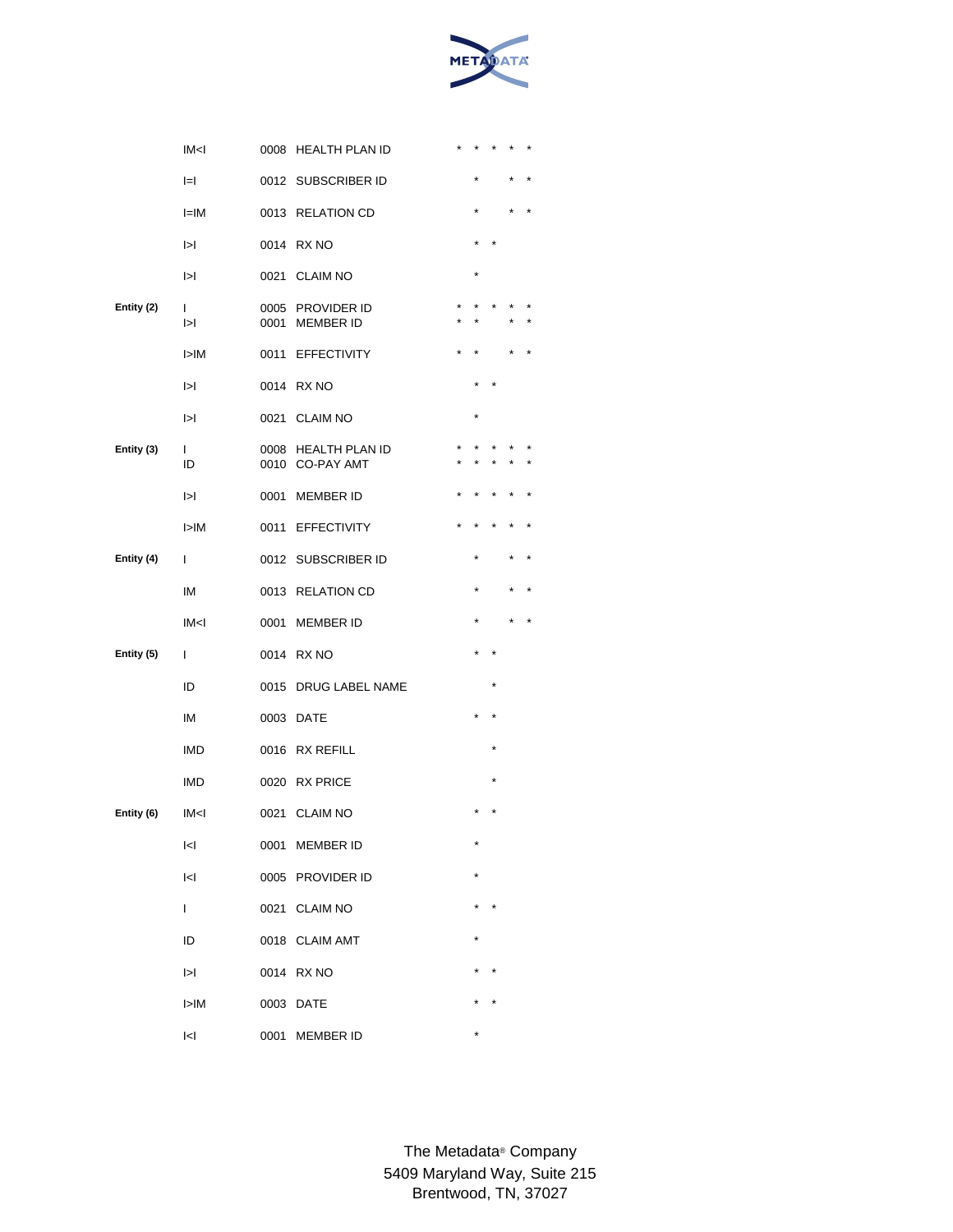

I<I 0005 PROVIDER ID

Systems 1. Visit 2. Claim 3. Rx 4. Eligibility 5. Enrollment Figure 4 - Example Healthcare Data Model

# **RELATED SOFTWARE TOOLS**

The Metamodel has been incorporated into a family of software tools, which include:

Metadata® - Unified DBMS

The UDBMS is a full function DBMS that utilizes one database design for all applications. Its database structure, which is a direct implementation of the Metamodel, accommodates all forms of logical DBMS structure. It also accommodates all types of data: numerics, characters, text, images, blobs, etc. Relationships are maintained between data elements (attributes), not records (tables) as with other DBMS's. Each UDBMS record occurrence may contain a different set of attribute values (data). There is no need to provide for nonexistent data in the UDBMS database.

### Metadata® - Integrated Repository

The Integrated Repository (IR) is a standalone data dictionary/directory system based on the Metamodel. It is used to interactively develop the data model and to maintain all meta-data associated with the Metamodel and DBMS applications. Meta-data is defined using the Metamodel in the same way as application data. The IR can accommodate any data structure and can span computer platforms and systems. Since both the metadata and data model are stored in the UDBMS database, they are readily available for additional use, such as input to CASE tools and DBMS dictionaries and catalogs.

### Metadata® - DataConvert

DataConvert is a data integration and migration utility based on the Metamodel. It can automatically convert any application data to/from the UDBMS database, or from one format and/or data structure to another, without programming. Once the data model is created using the Integrated Repository and mapped to the source record(s), DataConvert automatically parses the record(s) into Metamodel data relations. Source records from various applications are automatically integrated within the UDBMS database in this way. Target records can be created simply by mapping the data model to the desired record format.

#### Metadata® - DataSchema

DataSchema is a utility that automatically generates database designs. Any view of the data model, or set of data relations, may be used as the basis of design. This can be done simply by selecting the desired data elements. DataSchema then transforms the specified view into the desired DBMS design, for example, relational database tables in 5th normal form. The created database design can be automatically populated using DataConvert. DataSchema is a valuable tool for re-engineering existing applications, developing new applications and integrating databases.

Metadata® Semantic Search Engine